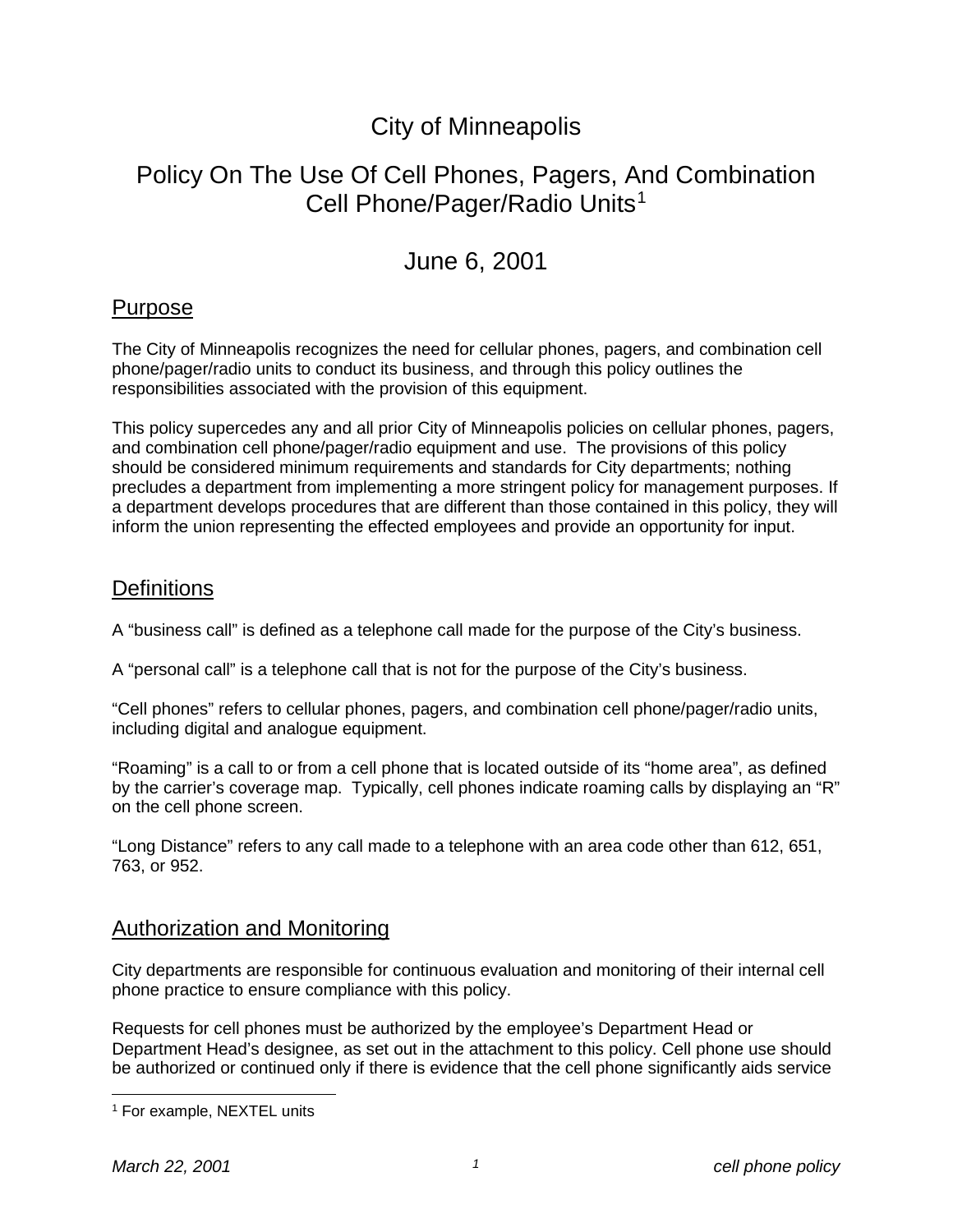delivery and/or measurably increases productivity. Cell phones should not be authorized based solely upon the level of a position or as a perk. Departments are responsible for ensuring that they have available funds to pay for airtime and on-going cell phone costs.

Department Heads are responsible for ensuring that cell phone use is appropriate and that each employee is on the appropriate plan. A staff person should be identified by the Department Head to be responsible for the initial review of the cell phone billing statement with the intent of identifying excessive air time charges or other anomalies on the statement. These identified items should be brought to the attention of the Department Head or designee for appropriate action.

It is the responsibility of the Department Head or designee to ensure that all employees who are assigned the use of the cell phone receive a copy of this written policy and sign the attached receipt form. Copies of this receipt form must be retained in the department personnel file.

#### Return of Equipment

Employees are responsible for returning equipment upon transferring from one department to another, or upon leaving employment with the City. The employee will be liable for the equipment and all airtime charges incurred after leaving City employment but before the equipment is returned.

#### Personal Calls

The City recognizes that employees may have to make personal calls. Employees should minimize City cell phone use for personal calls. Employees should use good judgment when making personal calls and recognize that the City incurs costs for each minute of airtime and that public dollars will be used to pay for that cost.

Employees must reimburse the City for personal calls that directly impose charges on the City over and above the prevailing plan, including charges for overage minutes, roaming charges, and long distance charges. Employees must use the "overage rate" as specified on the bill to calculate the amount to reimburse for overages, and must use the detailed listings on the bill to calculate roaming and long distance reimbursement.

Reimbursements need not be made monthly, but must be made when the employee owes \$50 or more or leaves the department or City.

#### Example of calculating personal call reimbursement to the City

Employee A has cell phone plan that allows for 210 minutes at a cost of \$25 per month. In the month of November, Employee A uses 205 minutes for business related calls and 10 minutes for personal calls, making a total of 215 minutes. The overage rate is \$0.17 per minute. Employee A must reimburse the city for 5 minutes at \$0.17 per minute, totaling \$0.85, plus tax.

It will be the responsibility of the department management to determine and track personal cell calls and the reimbursement process. Department management should provide employees any overage reports on a monthly basis.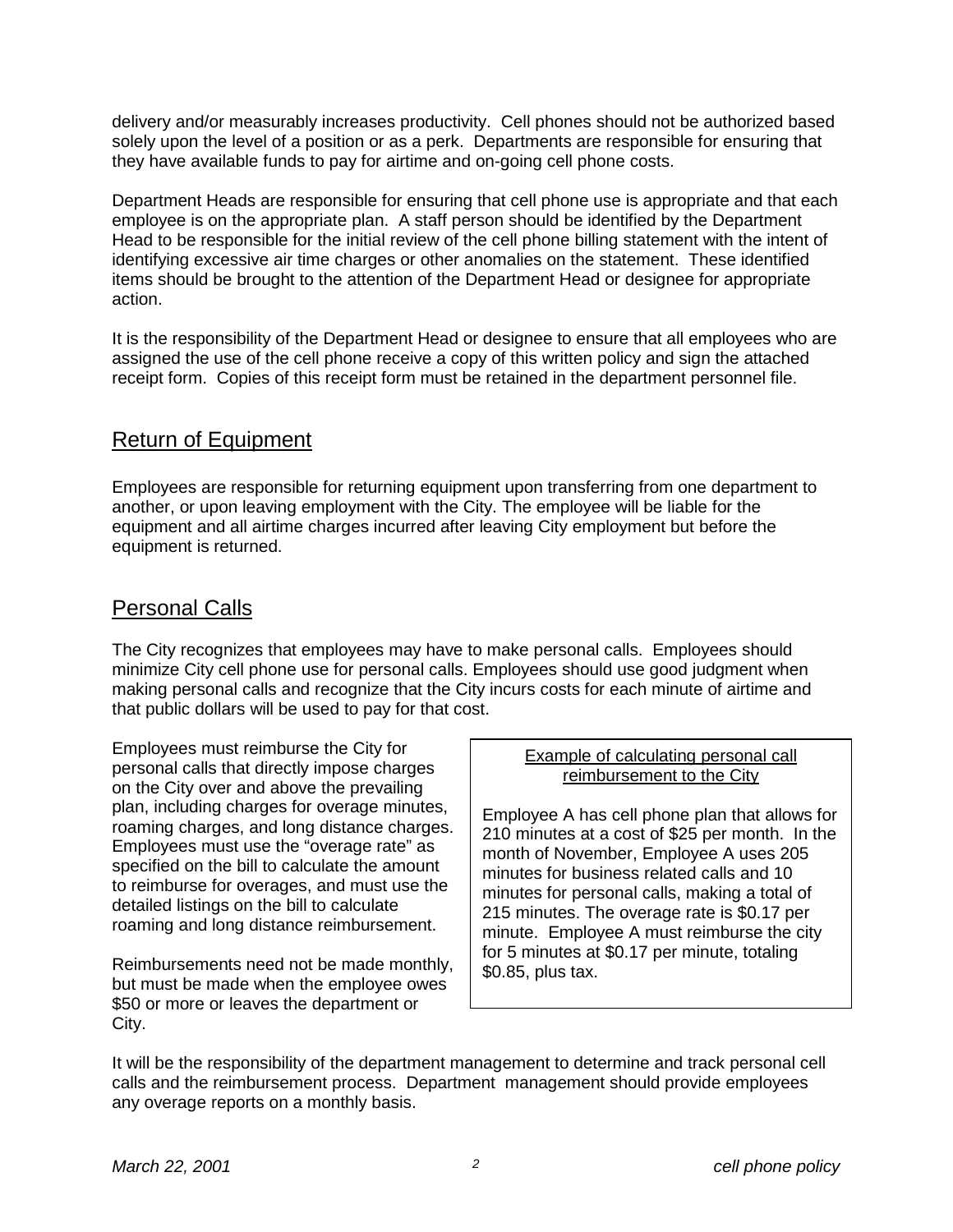#### Records retention

Following the City's State-Approved Records Retention schedule (effective May 16th, 2000), the City is required to maintain the detailed listings of all cell phone calls for a period of six years from receipt of the bill. Departments are the Office of Record for these detailed listings. Accounts Payable is the Office of Record for summary bills and is required to hold these summary bills for a period of ten years.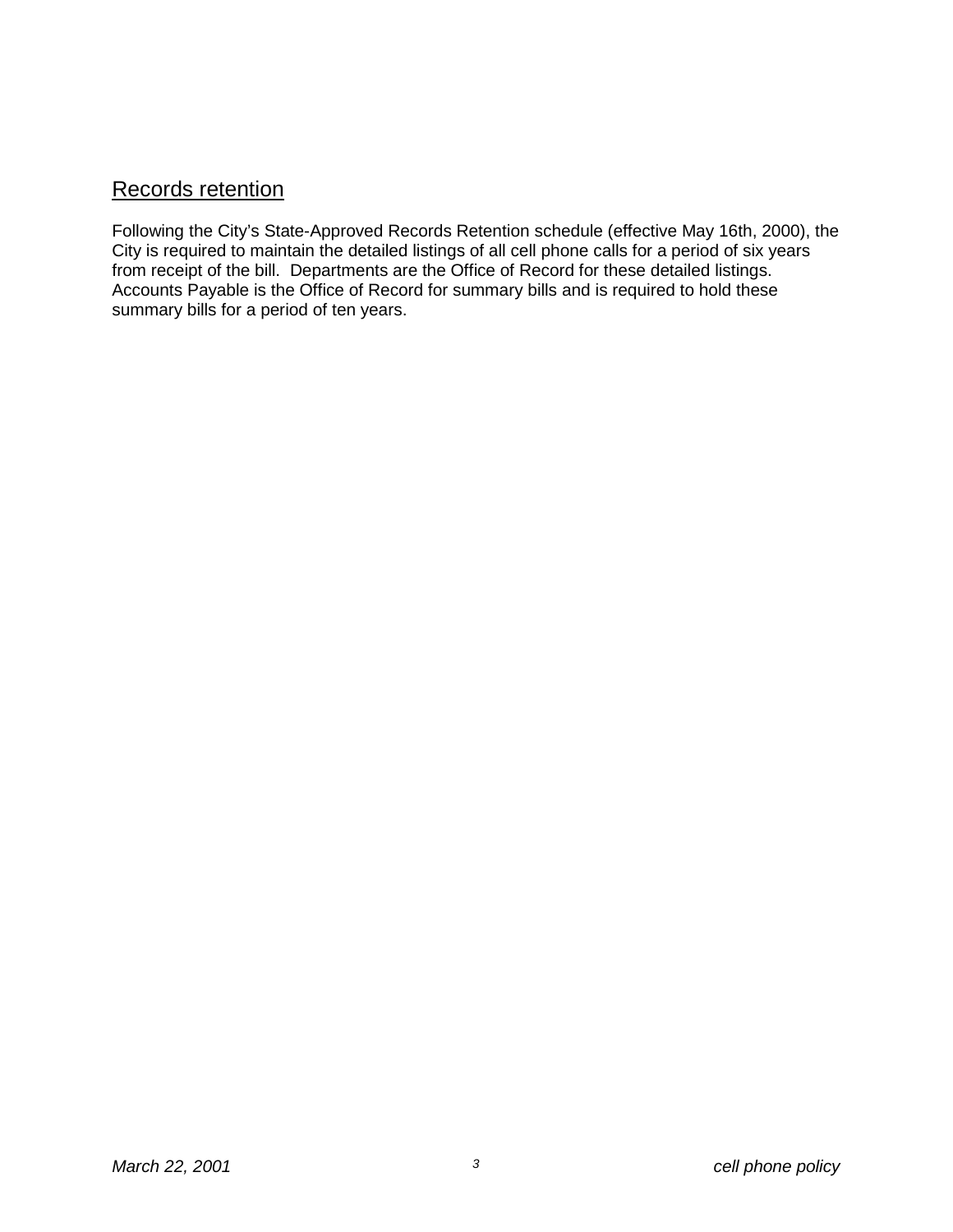# **Authorized Signatories for Approval of Cell Phones, Pagers, and Combination Cell Phone/Pager/Radio Units**

| <b>DEPARTMENT</b>                          | POSITION TITLE (AUTHORIZED TO APPROVE)                                                                                                                                                                                                                                                                                  |
|--------------------------------------------|-------------------------------------------------------------------------------------------------------------------------------------------------------------------------------------------------------------------------------------------------------------------------------------------------------------------------|
| Assessor                                   | <b>City Assessor</b><br><b>Director of Assessments</b><br>Manager, Assessment Services                                                                                                                                                                                                                                  |
| <b>City Attorney</b>                       | <b>City Attorney</b>                                                                                                                                                                                                                                                                                                    |
| <b>City Clerk</b>                          | <b>City Clerk</b><br><b>Assistant City Clerk</b>                                                                                                                                                                                                                                                                        |
| <b>City Council Offices</b>                | <b>City Clerk</b><br><b>Assistant City Clerk</b>                                                                                                                                                                                                                                                                        |
| <b>City Coordinator</b>                    | <b>City Coordinator</b><br><b>Assistant City Coordinator, Finance</b><br><b>Assistant City Coordinator, Human Resources</b><br><b>Assistant City Coordinator, ITS</b><br>Assistant City Coordinator, Operations and Regulatory Services<br>Director of Intergovernmental Relations<br><b>Director of Communications</b> |
| <b>Civilian Review Authority</b>           | <b>Executive Director</b><br><b>CRA Board Chairman</b>                                                                                                                                                                                                                                                                  |
| <b>Civil Rights</b>                        | <b>Executive Director</b><br><b>Deputy Director</b>                                                                                                                                                                                                                                                                     |
| <b>Fire Department</b>                     | <b>Chief of Fire Department</b><br>Supervisor, Administration Services                                                                                                                                                                                                                                                  |
| <b>Health and Family</b><br><b>Support</b> | <b>Commissioner of Health</b><br>Director of Planning and Administration<br>Director of Employment and Training                                                                                                                                                                                                         |
| Mayor's Office                             | Mayor<br><b>Chief of Staff</b>                                                                                                                                                                                                                                                                                          |
| <b>Planning</b>                            | <b>Planning Director</b><br>Planning Supervisor (2)                                                                                                                                                                                                                                                                     |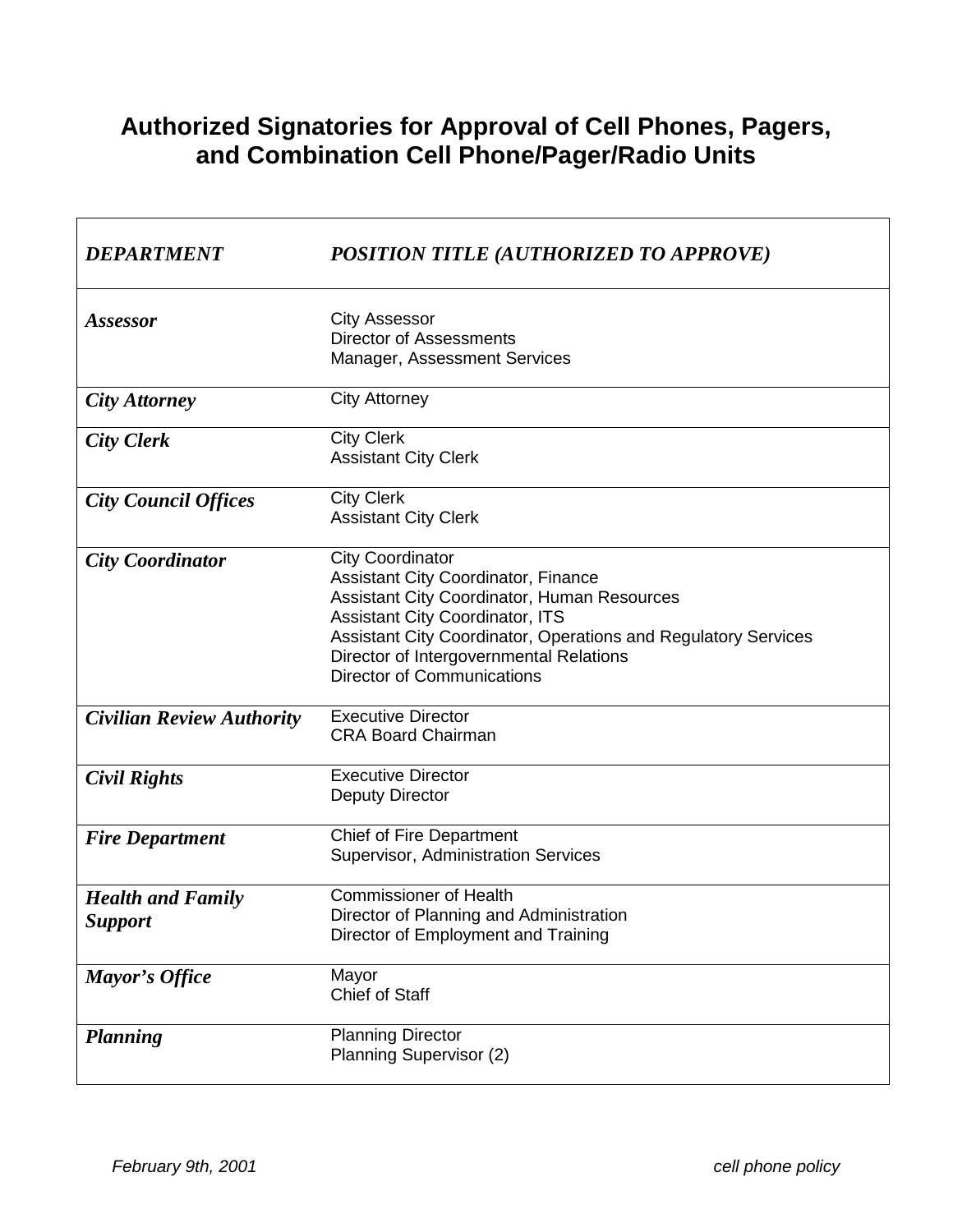| Police              | <b>Chief of Police</b><br>Deputy Chief, North Field Services<br>Deputy Chief, South Field Services<br>Director, Internal Services Bureau<br>Deputy Chief, Central Services Bureau<br>Director, Emergency Communications Center                                                                                                                                                                                                      |
|---------------------|-------------------------------------------------------------------------------------------------------------------------------------------------------------------------------------------------------------------------------------------------------------------------------------------------------------------------------------------------------------------------------------------------------------------------------------|
| <b>Public Works</b> | City Engineer--Director of Public Works<br>Deputy Director of Public Works<br>Director, Management Services<br><b>Director, Administrative Services</b><br><b>Director, Engineering Services</b><br><b>Director, Equipment Services</b><br>Director, Field Services<br><b>Director, Property Services</b><br>Director, Solid Waste and Recycling Services<br>Director, Transportation and Parking Services<br>Director, Water Works |